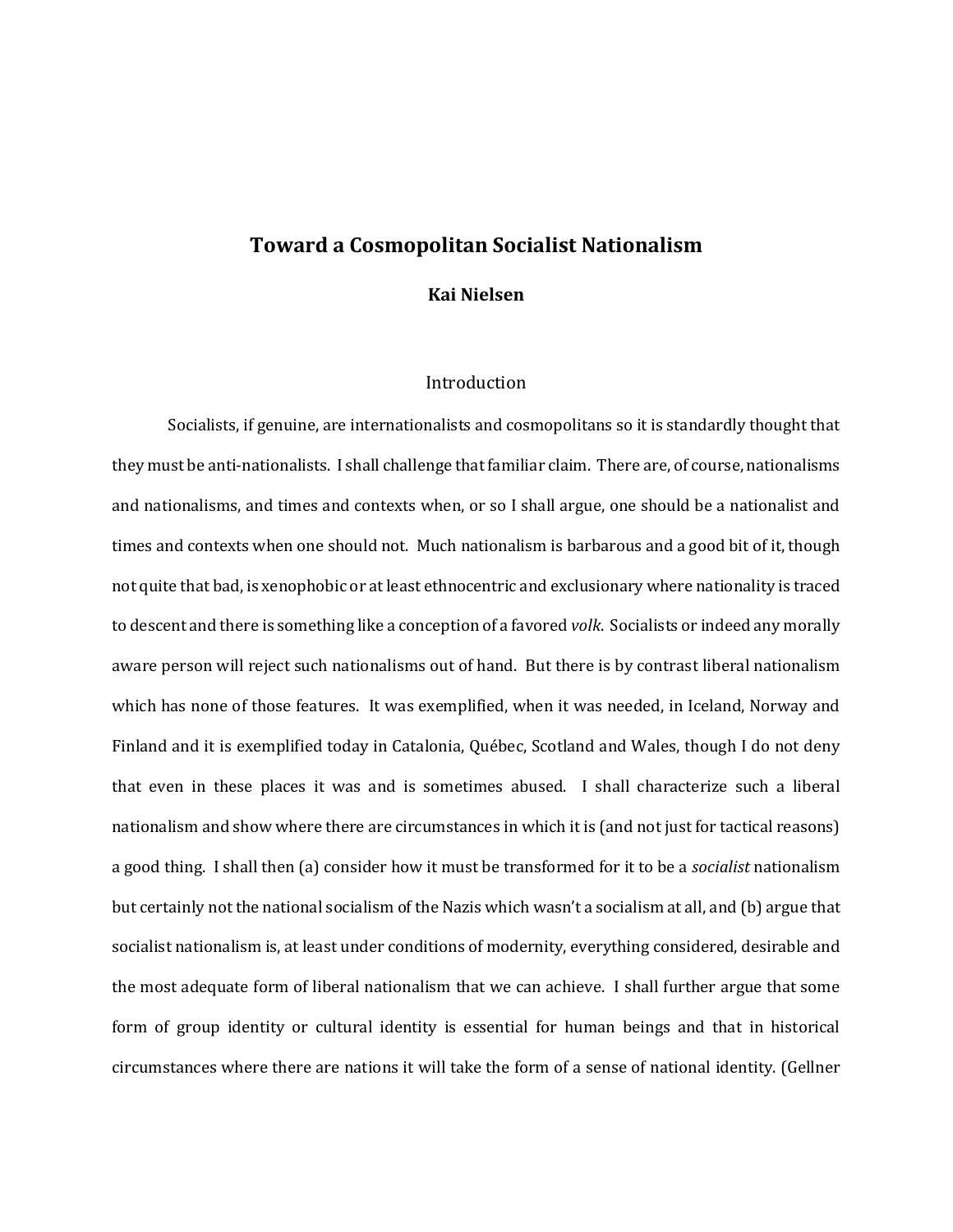1983) A recognition and acceptance of this should be, I shall argue, a part of any adequate socialist theory.

I

If the sentiments and commitments of cosmopolitan socialist nationalism become effectively defused in our societies, it will constitute an effective counterweight to capitalist globalization with its neoliberal cheery banker's fatalism where the bottom line is the maximization of profits for a small dominating capitalist class no matter what the domination of peoples, no matter what antidemocratic measures it requires, no matter what impoverishment of people or destruction of cultures it carries with it. (Bourdieu 1998a and 1998b] They, of course, do not mind a trickledown effect to the underclass as long as that does not enhance their power or interfere with capitalist profits, but the bottom line remains their profits. Economic rationality—a subspecies of instrumental rationality, on their account, the only genuine rationality there is—requires the continued and relentless development of the productive forces, but, on a neoliberal understanding of it, not with the aim of maximally meeting human needs, but in order to maximize the profits of the capitalist class whether it broadly answers to human needs or not. The whole world—people, the environment, the whole lot—is the raw material of this economic rationality. Resistance to it, this neoliberal ideology has it, is irrational atavistic nostalgia for things that never were and never could be in a rational social order (Bourdieu 1998a).

Cosmopolitan socialist nationalism provides resources to resist this *theoretically* in the way it opposes neoliberalism's conceptualization of rationality and in its conception of what constitutes a maximal development of the productive forces (powers). *Practically* it attempts to resist it by seeking ways to generate, sustain and develop underclass solidarities both in the individual nations and between the peoples of different nations in their common struggles against the exploitation and dehumanization that goes with capitalist globalization in this neoliberal world order. Peoples, in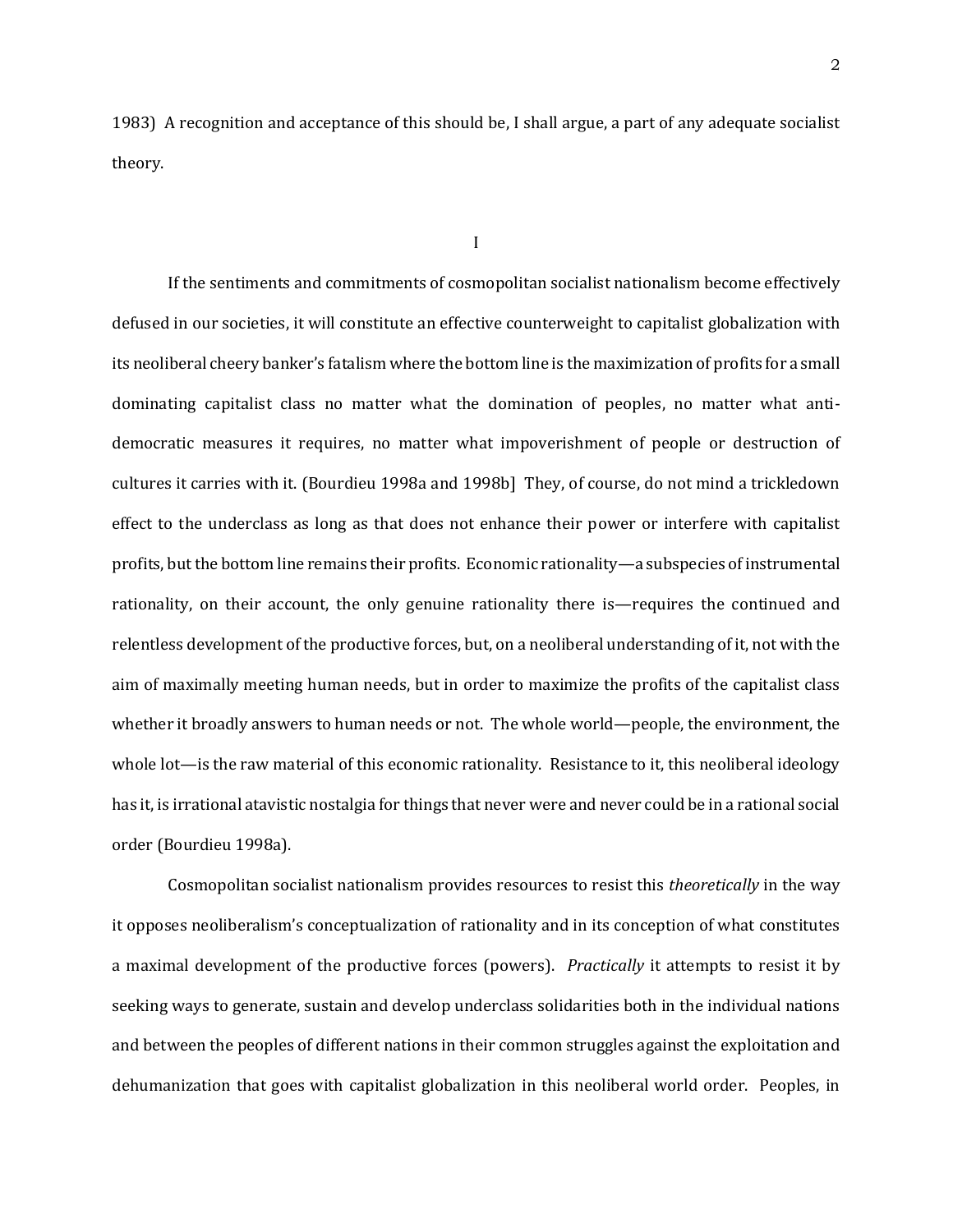striving to preserve their own national identities—their own cultural and political identities—in the face of the imperatives of globalization and neoliberalism, will come to see, if socialists articulate the case intelligently and forcefully, the need to cooperate and stand in solidarity and they will come to see, as well, that they have class interests in common that require their liberation from capitalist hegemony. (They may, of course, see this without socialist help, but nonetheless it is part of the vocation of socialist intellectuals to try to push these matters along.) Neoliberalism undermines both their national identities and cultural identities and intensifies the depth of masses of people being dominated as a class (more accurately as several lower classes). If these people, both nationally and across nations, do not hang together they will surely hang separately.

So in seeking their autonomy and flourishing the peoples of the world have a dual task: they must protect and sustain their national identities (their distinctive cultural membership) while recognizing the value and importance of multiculturalism. Hindu nationalism is a misfortune. Note is ill effect on Indian education. Moreover, peoples must recognize and fully take to heart that they live in class divided societies and in a neoliberal world order, something that is increasingly the norm in places, where it will not be the case that the interests of ruling elites in their nations will square with the interests of working class people and underclass people on welfare. The emancipation of the underclasses—the gaining of something like an effective control over their lives—is a requirement of democracy. Sustaining their cultural identity is a *necessary* condition, but surely not a sufficient condition, for democratic sovereignty. But while it is not *sufficient* it is essential, if people are to have a democratic life. It is essential that *they break the hegemony of the capitalist class:* the ability of the rich to control and dominate the lives of the rest. Liberal nationalism is not enough; it must also be a socialist nationalism. I will return to that in Section IV.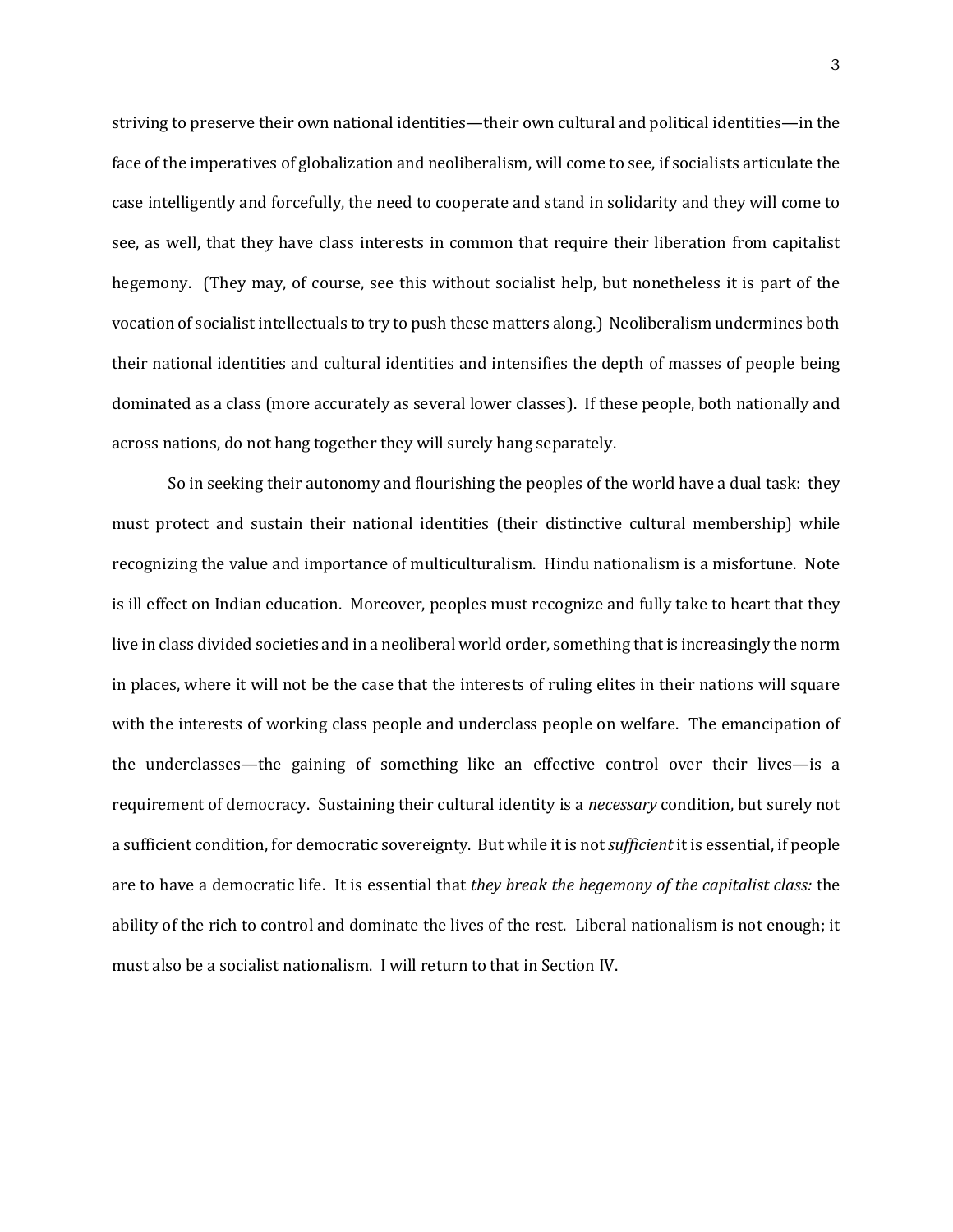Nationalist projects are justified (1) for a people to throw off colonial control (as, say, in Africa); (2) to throw off a foreign oppressor who has taken their state and incorporated it into their own (as was true of the Baltic states); or (3) where a people, historically rooted in a determinate territory where they constitute a clear majority on that territory, wish, and show this democratically, to attain self-rule (e.g. once Norway from Sweden and Iceland from Denmark). People in such situations should be nationalists *and* socialists, and other liberal cosmopolitans not in such nations so struggling for their emancipation should support them. On the other hand, the nationalisms to be resisted are nationalisms of great powers—principally the United States at present—seeking to dominate the world and the previous nationalisms of Britain, Germany, Russia, Japan and, farther back, Spain and France. These nation-states with their nationalist agendas seek to dominate the world, or at least a considerable portion of it. We must struggle to attain their failure.

Where a nation, even a small nation, is secure in its culture and language and in the political control of its own affairs, as much as any country can have such control in the contemporary globalizing world, then nationalism is not only unnecessary, its absence is unseemly. Still, a country, in such circumstances, without stomping on the rights of people, must take steps to preserve its own culture if that is what its people want (as they no doubt will). Thus it is justified for the Danes, for example, to have restrictions on the purchase of land by foreigners on its west coast so that the west of Jutland from the German border to its tip should not become a *klein Deutschland* or at least a summer *Deutschland*. This should not, if it is to be reasonable and decent, and must not be rooted in an animosity towards Germans, but in the desire on the part of the Danes to preserve in their own country their language and culture: their perfectly proper wish to provide a living space for it in their own country without having it swamped from influences from outside. And when in the nineteenth and early twentieth centuries Icelandic nationalists raised the slogan "Iceland for Icelanders", it

II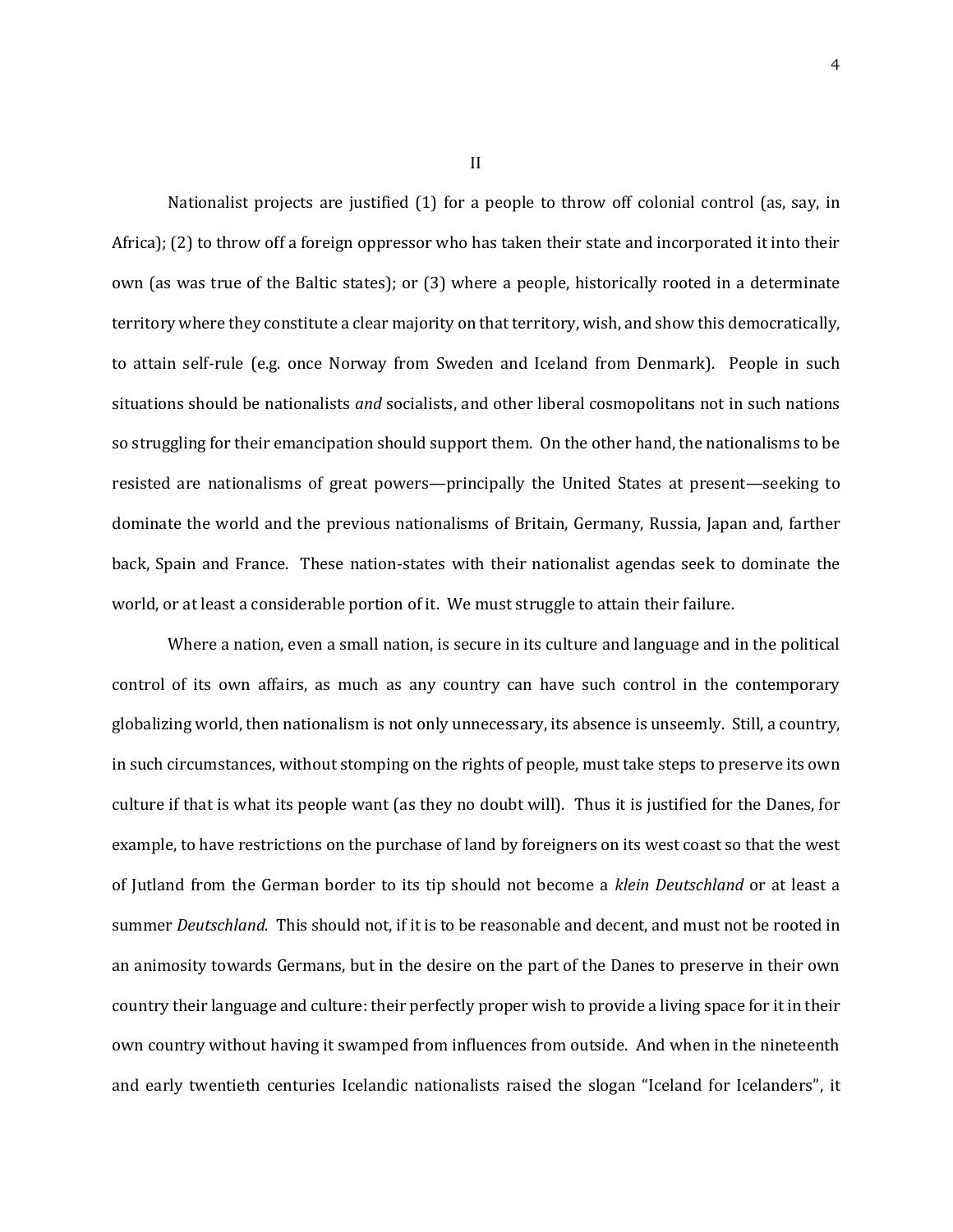should not have been as an expression of a dislike of foreigners but as a protest against the control of their economy by Danish merchants and of the political and cultural imperialism of the *Dansk Reich* which had little concern for Icelandic culture and its language and crippled the development of its political institutions. But in the United States "America for Americans" (Trump, for example, building a wall on the U.S. border with Mexico to keep Mexicans out) is, to not put too fine a point on it, obscene as is "France for the French", "Germany for the Germans", "Canada for the Canadians" or "Britain for the British" in their respective countries. Nationalism is only in place where a nation's survival and flourishing or its cultural identity is in question. Where it is not, it is not justified, though pride in country (where there is something to be proud of) and shame over its misdeeds is natural and so is a moderate patriotism as long as it is not jingoistic, chauvinist, xenophobic or militaristic. Unfortunately, it not infrequently is. Herderian nationalism is fine; Fichtean nationalism is unacceptable.

#### III

However, even where nationalism is a key element in a people's emancipation or flourishing, not all forms of nationalism are acceptable. In a socialist society its nationalism must be a liberal nationalism and not an ethnic nationalism. It must, that is, not be based on race or cultural *origin* but must be open to all who acquire the national language, gain some reasonable knowledge of and an attunement to its culture, have some knowledge of its history and traditions, wish to settle on its land and abide by its laws and have a commitment to the nation in question though not necessarily to what at a particular time is its government or political ideology. Imagine Syrian immigrants with Trump if he becomes President of the United States just shortly after they became immigrants to the United States. People, if they are to flourish, must either have these things or, if they come to the country as immigrants, must be committed to acquiring them under normal circumstances. (I do not, of course, mean for either the citizen or the immigrant as an aspiring citizen that they have a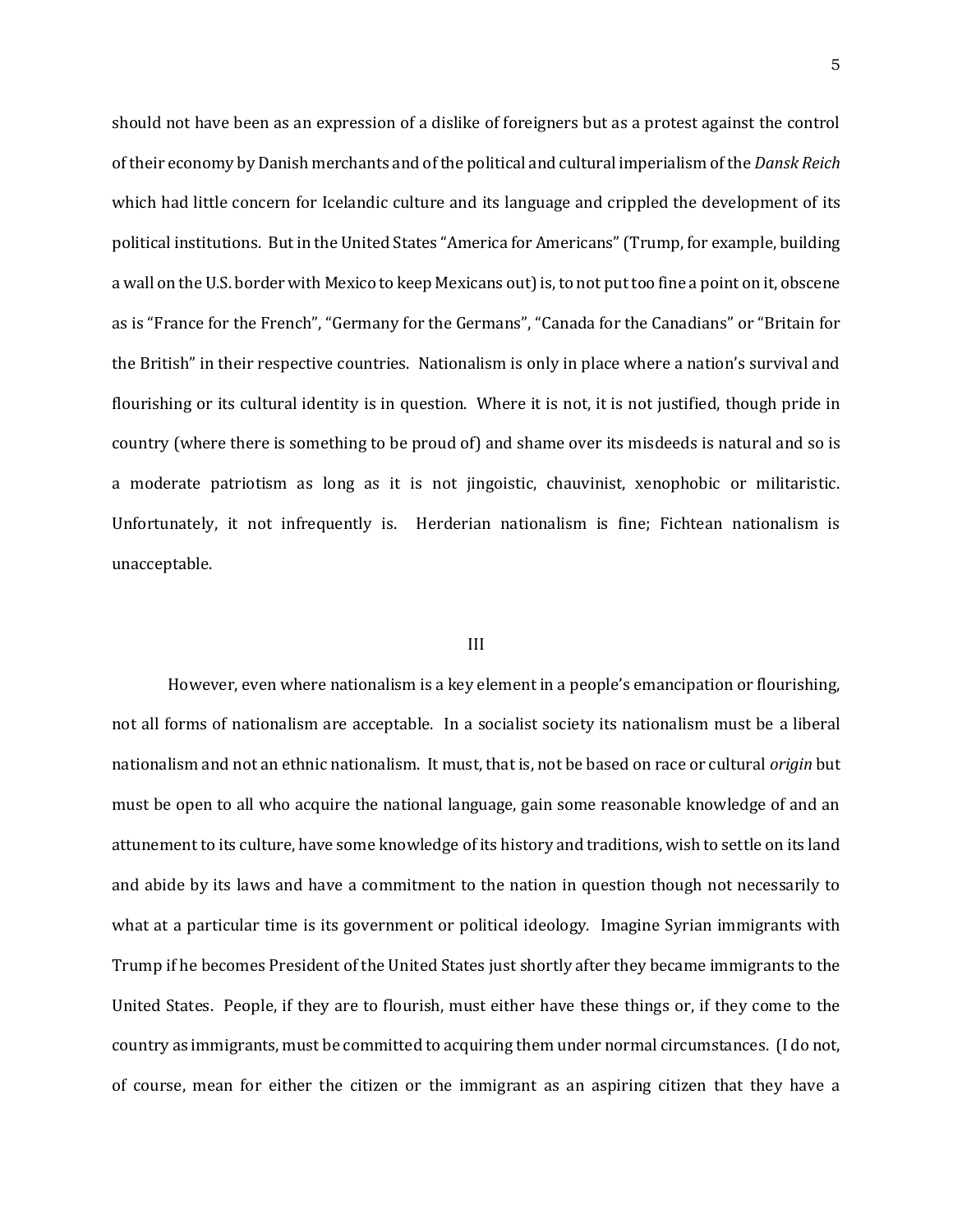commitment to 'My country, right or wrong, but still my country'. The Bloomsbury Group was right about such thinking.) Moreover, while these conditions are normally necessary conditions for membership in a nation there can sometimes be membership in a nation without one or another of these conditions obtaining. Sometimes, for example, whole families immigrate and some members of the family might be too old to learn the language. That cannot help but be an impediment for that person. Still, that should not be a barrier to that person being accepted as a full-fledged member of the nation. All rules, or at least almost all, must have implicit *ceteris paribus* clauses. Here, as elsewhere, we must not be essentialists. We must take Wittgenstein's insights about such matters to heart.

Such a liberal nationalism comports well with internationalism and cosmopolitanism. There is cultural protection on such a conception but no favored *volk*, no acceptance of beliefs of national superiority or expansionist aims and zero tolerance of failure to protect the historically established rights of its national minorities or of treating them or immigrants who become citizens as anything less than full-fledged citizens.1 They, every bit as much as those who were born there and whose parents and grandparents were rooted in the nation's soil, are welcome in the nation as long as they show respect for and have some attunement to the nation and meet the conditions described above. All nationalisms are cultural *and* political. (A *purely* 'civic nationalism' is an oxymoron. (See Nielsen 1996-97.) A nation, after all, is a political community. But in liberal nationalism, unlike ethnic nationalism, there is nothing rooted in blood and soil.

A liberal nationalism will also be reiteratable. Liberal nationalists, if they are thinking clearly, will recognize that culture or group membership with the sense of identity that goes with it is a *primary* good; that is, it is something that is necessary not only for the people of their nation but for all people everywhere and at all times to have for their lives to be sustainable let alone to flourish (Kymlicka 1989, 166-69.) In conditions of modernity (the era of nations), group identity often takes the form of national identity and thus it is a primary good for people so situated. But people with a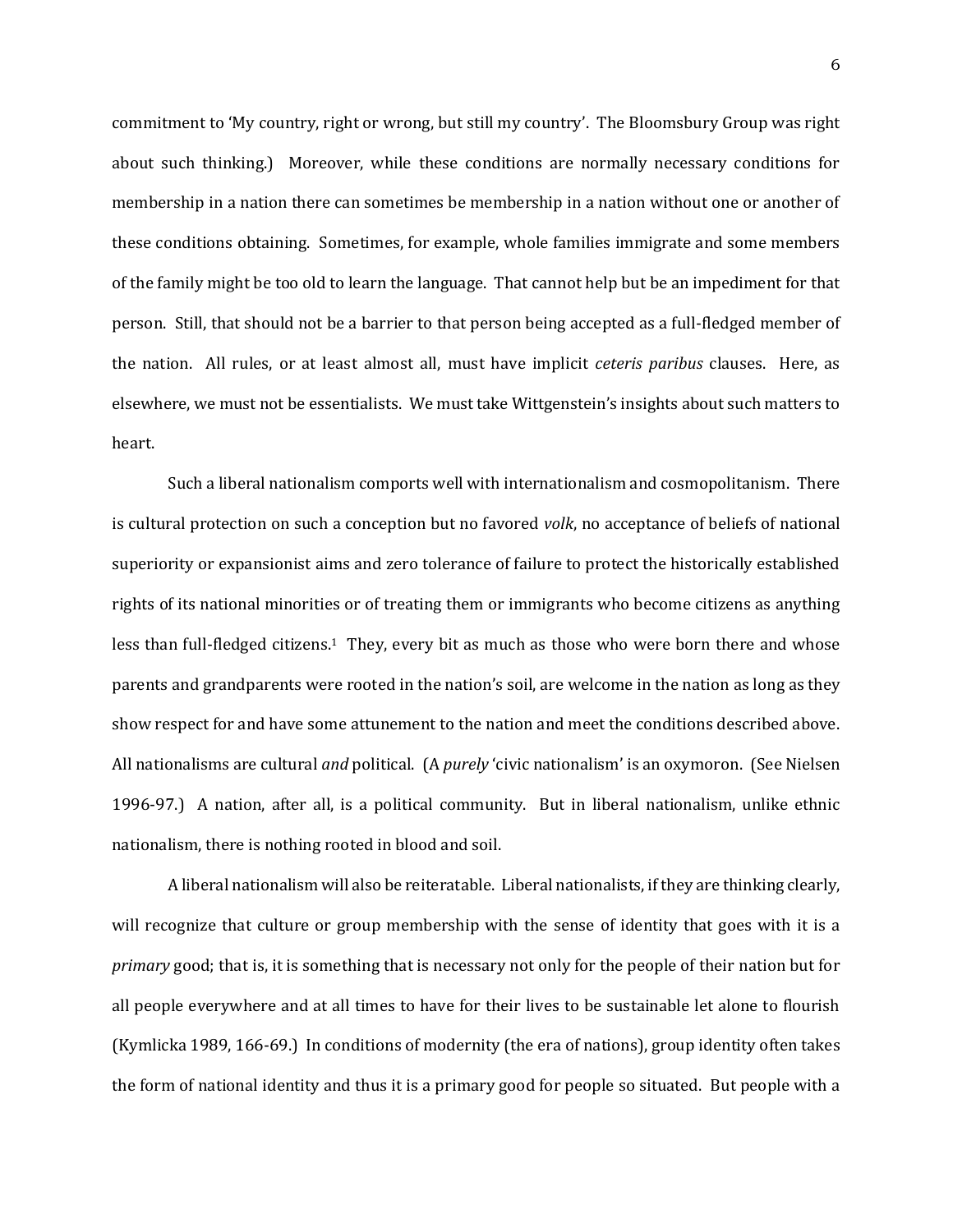particular nationalist project, if they will reflect, will realize that people in other nations do *not* in that respect differ from them. Thus, given even the most minimal conception of *universalizability*, since it is a primary good for them it is a primary good for others—members of other nations—as well. Moreover, since they are justified in protecting their own cultural membership others similarly situated are as well. They recognize for themselves that it is something that they should have. Indeed it is, as a primary good, something crucial for them to have if they are to flourish. This being so, then, if nationalists are reasonable and fair-minded, they must recognize that others living in modern societies need it in the same way that they and all the people of their nation do. Since in this respect there are no relevant differences between them, they are equally entitled to cultural membership and thus in fairness they must support it for all in such circumstances. This is something Israel must learn about its Palestinian citizens. This is what it is for a nationalism to be reiteratable and not only reiterable but actually reiterated and with that committed to impartiality and attuned to internationalism. Moreover, there is no particularism here which conflicts with ethical universalism.

It is a small step from internationalism to cosmopolitanism. But it is a step. Someone who was not very curious about others, was only at home in his own society and accepted reiteratable liberal nationalism only because it was reasonable and fair would be an internationalist but certainly not a cosmopolitan. To be a cosmopolitan it is not enough simply to have respect for other cultures other ways of doing and being—but to take a lively interest in many cultures, traditions, literatures and the like and feel at home in many places. Turgenev and Trotsky, and in our time Isaac Deutscher, Stanley Ryerson, Simone de Beauvoir and Isaiah Berlin, are paradigm cases of cosmopolitan people. Few of us can get within a country mile of being such cosmopolitans, but it is something, if we are morally sensitive and reflective, we admire and aspire to approximate. We aspire to live under the formula that nothing human is alien to us. And that has been part of the socialist tradition, our firm and justified commitment to the importance of class and class struggle notwithstanding.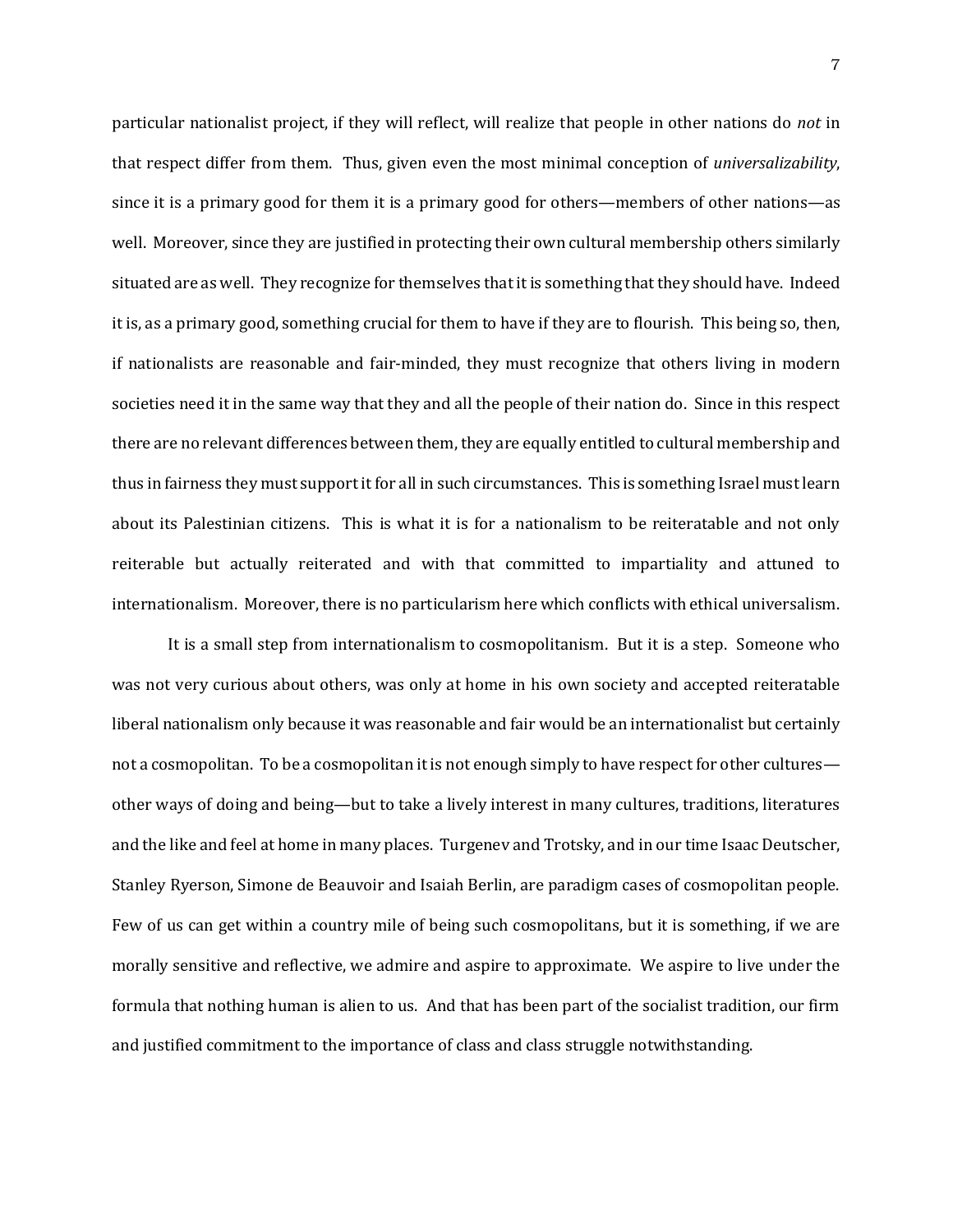Why should it be the case—or indeed should it be the case—that a liberal nationalism should be transformed into a socialist nationalism, a nationalism that while remaining liberal (but definitely not neoliberal) will also be socialist? The reason is that class and class struggle remain important and that, to their detriment as emancipatory movements or theories of such movements, most nationalist movements, including liberal nationalisms, ignore that or at least downplay it and it is, as well, occluded in most nationalist-oriented theorizing about nations and nationalism. That onesidedness impoverishes otherwise fine theories of nationalism and diminishes the emancipatory potential of nationalist movements. As classical Marxism has been woefully inadequate in its treatment of nationalism, so most theorizing about nationalism—most committed nationalist intellectuals and most nationalist movements—have failed to advert to the importance of class, class struggle and to what the class divisions in our society do to people (Cohen 1988, 132-56; Purvis 1996; Nielsen 1998). It is not a matter of class *reductionism* on the socialist side—something which is actually a pseudo-Marxist notion that is incompatible with a proper understanding of historical materialism (Cohen 1978; 1988, 3-179). Both nation and class are evident enough social realities. Neither can be reasonably denied in an adequate understanding of social life nor can one be reduced to the other. For a people to achieve social emancipation, for them to be self-governing, for democracy to have a real life among them, their nation must not only have a nation state of its own *or* be an equal subunit in a genuinely multination state; it must be a nation in a state in which the class domination of capitalist elites has been firmly broken and the great masses of people have at long last control over their own lives in a mass based democracy, not a plutocracy which parades as a democracy. It must not be a dictatorship *over* the proletariat but a genuine people's democracy with political institutions in the control of the people and it must as well be a democracy extended to

IV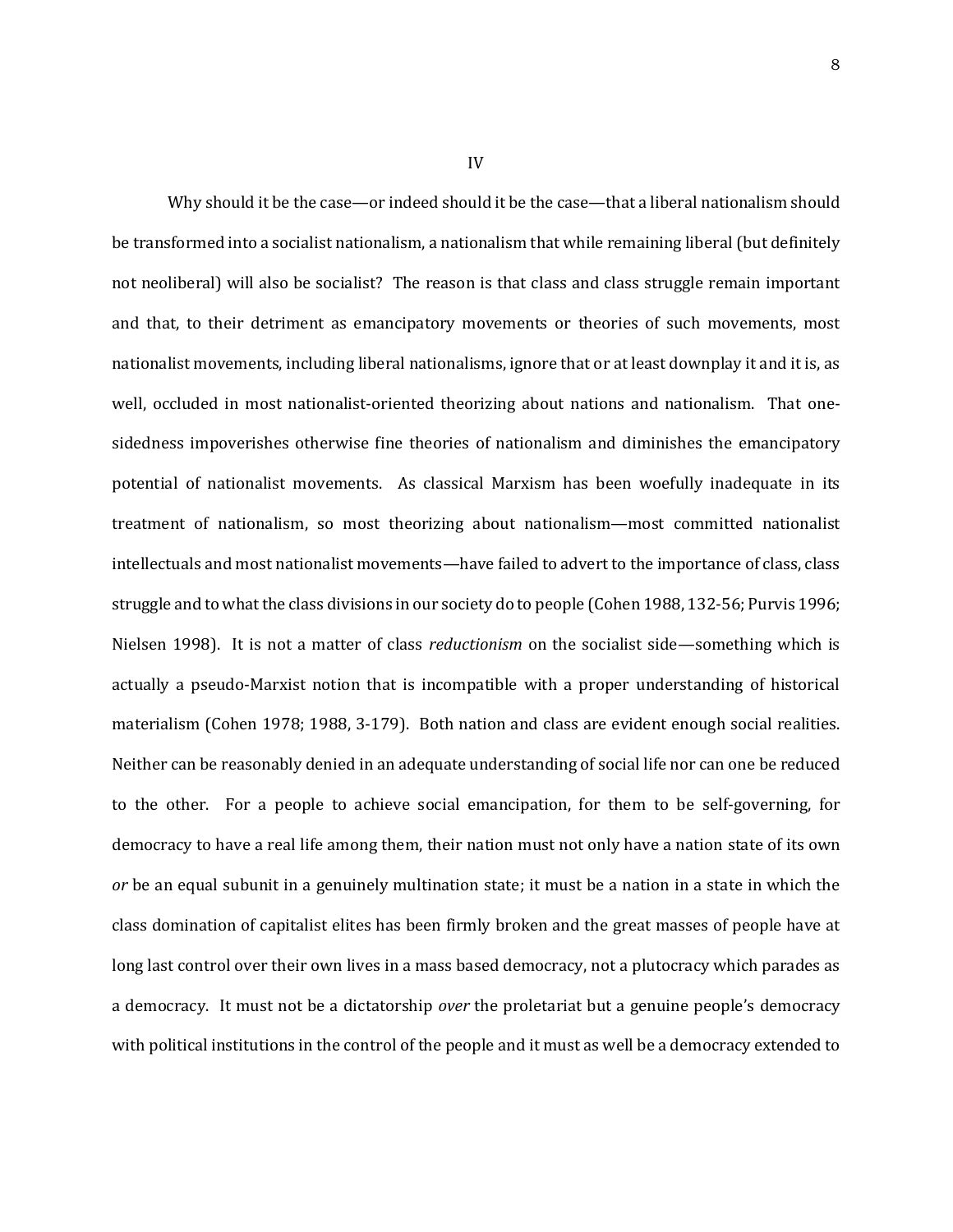the workplace. Without that a people cannot attain the autonomy and human flourishing that nationalism promises.

On the best case scenario for liberal nationalism, a people will get cultural protection in certain areas of their lives, including protection of the mother tongue of their nation. And that is certainly essential. But they will not just with that get a just society or the autonomy or democratic control promised by nationalism. They will still be ruled by elites, only they will now be their own elites. And in the rich capitalist democracies the political elites who are nominated by any of the mainline parties—parties which have a chance of governing—will themselves be selected by a small elite from a small pool of candidates often themselves from those very same elites who do the selecting. Normally none of them will dare to stray very far from the imperatives of the capitalist order with a media sometimes more overtly, sometimes somewhat less so, in support of that order. And if someone does get out of line (Henry Wallace or Eugene McCarthy to take historical American examples) his or her political career will be short lived. This is an old socialist story, some might say a tired old socialist story, but is it not at least substantially true for all of that? (Offe 1984; 1985)

Marxists have noted again and again how nationalist movements have misled the working class and impeded human emancipation; less metaphorically, how they have stood in the way of as full an answering to human needs as was possible in the circumstances. A classic—perhaps the classic—example was the First World War which was a brutal and devastating war that had no noncapitalist rationale. Just prior to the First World War, working class, socialist and Marxist political parties had gained unparalleled strength (both parliamentary and extra-parliamentary) in Germany, Austria, France and Italy and in many of the smaller European nations as well. Working class consciousness was extensive and many workers, along with their intellectual allies, were confident and militant. The beginning of socialism, it was widely believed, was near to hand. However, when the conflicting ruling elites of the great European powers driven by competing capitalist interests moved to settle their conflicts by war, they played successfully in each country on chauvinistic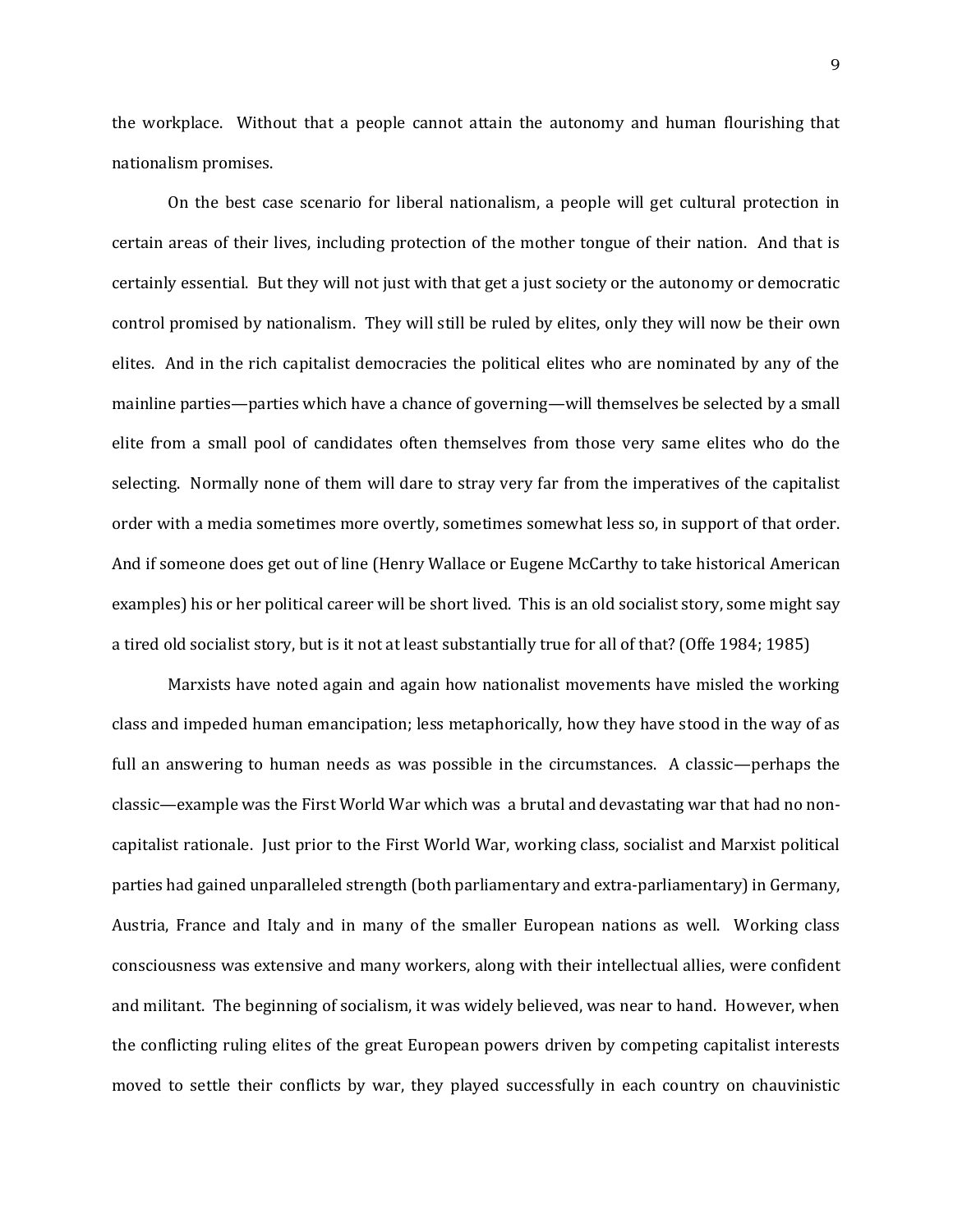nationalist sentiments. They caught and made effective use of (and perhaps some were caught up with such sentiments themselves) the dark and irrational side of nationalism (Poole 1991, 90-109). The working classes of Germany, Austria, France, Russia, Italy and Britain were suckered into this nationalist maelstrom. Forgetting their class interests, they rallied around their respective flags and marched off to war. If they had had even a minimal clarity about their common class interests and had not been so led astray by their nationalist passions, they could have united and said no to a totally senseless war and perhaps in that process, as it played itself out in their struggles, working class people in the advanced capitalist countries could have gained socialist hegemony and a genuine experiment in a socialist organization of society could have begun in a situation where the material, social and political conditions were in place for its success.

This perhaps in part explains Rosa Luxemburg's—one of the wisest and best socialists among us—extreme animus toward nationalism (Luxemburg 1995, 198-207). Where what was needed in the lead up to the First World War was working class solidarity and militant determination, we got competing patriotic national chauvinisms. And when the socialist revolution finally did get started it was in a backward capitalistically and democratically underdeveloped country. Luxemburg realized full well that there in backward Russia the socialist experiment was doomed from the start unless the revolution spread rapidly to the West. But there the various capitalist countries with their conflicting nationalisms were not about to follow suit and with that a great historical opportunity was lost. Blinded by their nationalist passions the workers of Western and Central Europe did not act in accordance with what plainly was in their class interests.

However, nationalism does not always have such untoward effects. It was mildly emancipatory in Norway and Iceland and it is reasonable to expect that it will be so in Catalonia, Belgium, Québec, Scotland and Wales. Life will go somewhat better, everything considered, for more people because of these nationalist movements. And that makes them worth supporting. (If Podemos gains power in Spain and Catalonia does not go with it, this may no longer be true of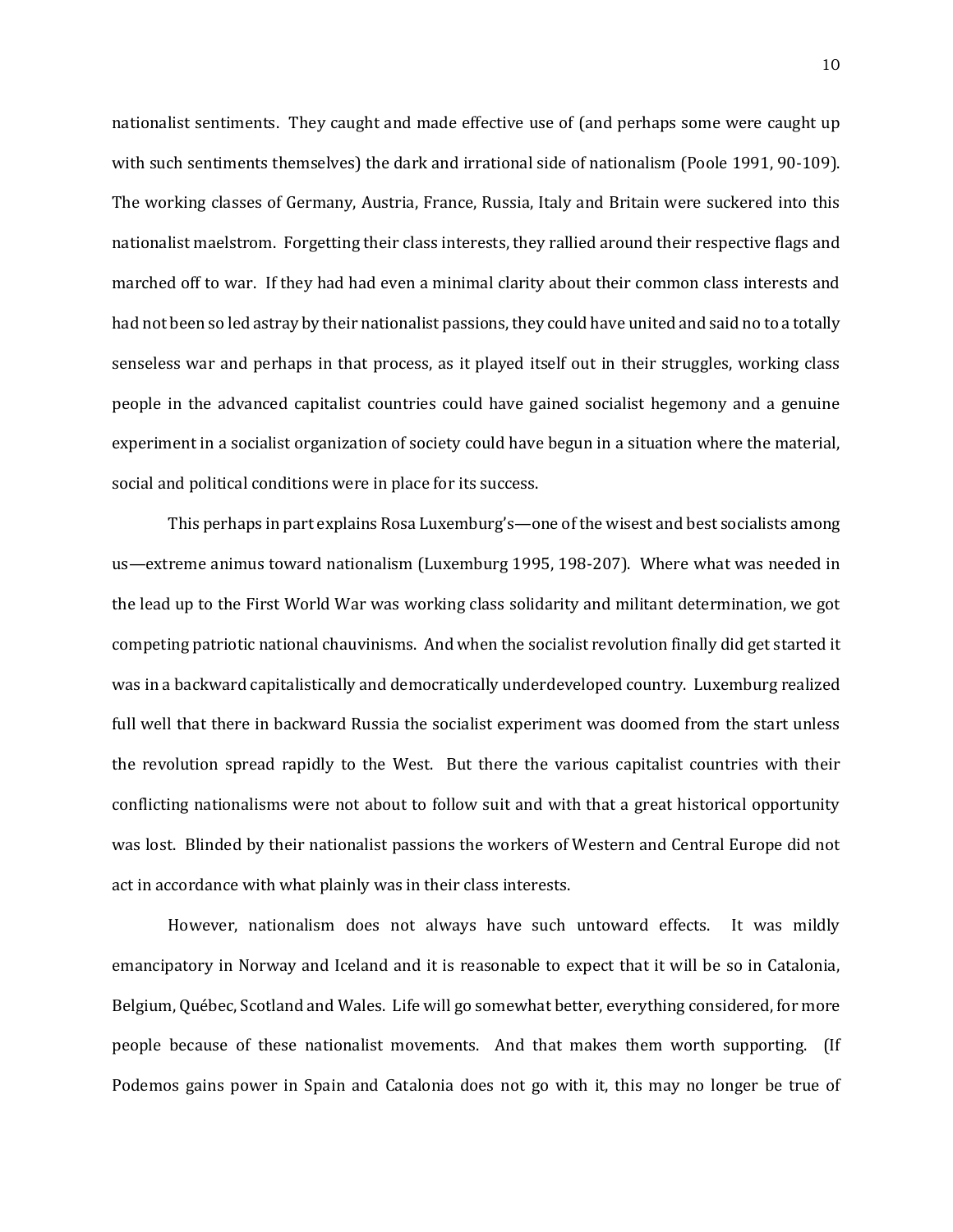Catalonia.) But it is important that workers and the underclass engage in such nationalist projects with their eyes open. Let me, in closing, illustrate what I mean by this by taking something that is close to home for me because I am a Quebecker. I wholeheartedly support the Sovereigntist movement in Québec. But we need to be very clear that none of the political parties in Québec with a reasonable possibility of gaining power or sharing in it in a coalition or even gaining much attention represents or embodies the interests of the Québec people, *except in the very vital matter of protecting the French language and some of our culture*. The interests of the party elites and the poor of Hochelaga Maisonneuve (to translate into the concrete) are not even nearly the same. The leadership of all these political parties come from revolving elites selected principally by the Québec capitalist class as political leaders who will answer to their interests and not to the interests of the vast majority of the people of Québec and certainly not to the interests of the working class and the underclass. We must not forget that all the parties in Québec that have any chance of being heard are capitalist parties. That they do not so represent themselves and that they are not usually so perceived attests to the power of ideology. *The most* that we can hope for from such sources—some cultural protection aside—is neoliberalism with a somewhat more social democratic hue: something, that is, like what Blair's social democratic party in Britain was. What will very likely come into power in Germany will hardly be any better. Merkel, principally because of her policies toward refugees, will likely not retain power. However, that—little as it is—is still not nothing: the cultural protection side is a matter of great importance. Together they justify our—that is we socialists in Québec—not doing anything to rock the boat until after sovereignty is securely achieved. Indeed prior to that secure achievement we should make common cause with other sovereigntists—bourgeois sovereigntists, if you will, though so labeling them will hardly contribute to cooperation and trust between us. We should be keenly aware of it ourselves that it is a marriage of conscience. But that prudence and good tactics to the contrary notwithstanding, we need to be thinking and preparing now a credible socialist party to go into firm opposition *after* Québec sovereignty. But I am still speaking of democratic elections.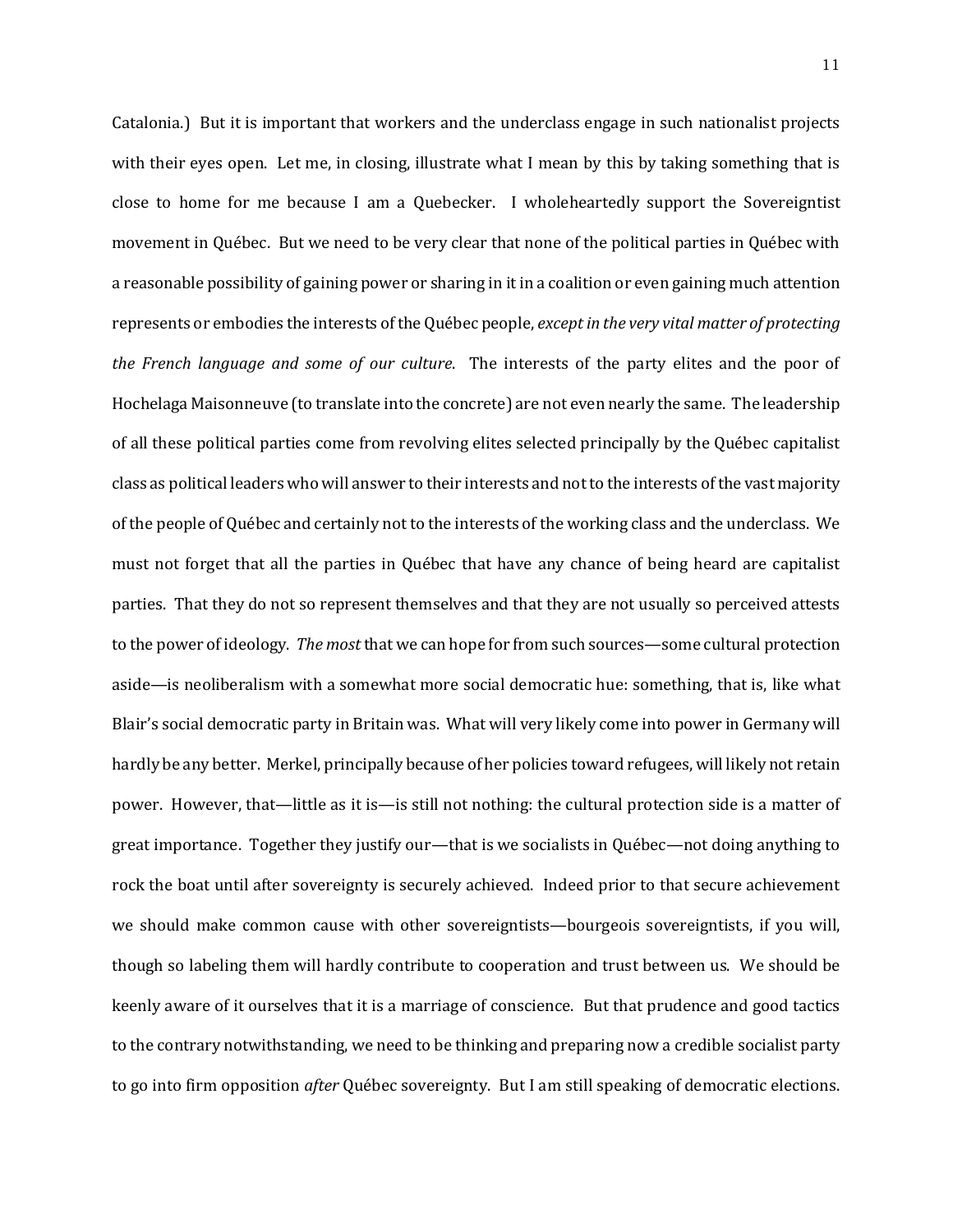That will remain so whether our sovereignty option is accepted or defeated. The sovereigntist movement in Québec does not at all add an extra dimension of injury to the working classes and the underclass beyond what is already there in the capitalist order and it may even marginally help them.

The situation in present day Québec does not yield much in the way of comparison with that of Western and Central Europe just before the First World War. And (and this is central)—Québec Sovereigntists—a thoroughly generally neoliberal nationalist movement—afford at present the Québec people the best chance they have of protecting and sustaining their own distinctive identity. Sustaining that identity does not hurt the class interests of the Québec working class and underclass, and sustaining it and strengthening it gives people (including, of course, the working class and underclass) a better sense of who they are; a sense that strengthens their identity and contributes to their coming to have more control over their lives and to realizing themselves (Cohen 1988, 132-154; Nielsen 1998). So sustaining it and strengthening it is worth struggling for and should have unequivocal socialist support. More than that, there is room in places like Québec for a cosmopolitan *socialist* nationalism. But that will be a nationalism that will never forget that class matters and matters a lot. It will seek to make a sense of class vivid to the working class and the underclass so that it will become as much a part of them as is their sense of being Quebeckers.

## **Note**

l

<sup>1</sup> It might be said that in a complex modern society with a nation-state and national minorities there can hardly be cultural protection without automatically generating a favored *volk*, whatever the good liberal intentions of the nationalists. This, the argument goes, obtains no matter how open membership is into the nation and no matter how non-ethnic it is. It is not a matter of the bad intentions or ethnocentricity of anyone. Cultural protection cannot but privilege the people of the majority over the people of the minority. Where they have two different languages, for example, and cultural protection comes (among other things) to having the majority language being the official language of the society then to that extent the national minority is disadvantaged. But cultural protection for the nation cannot be achieved without in some way privileging its language. So inevitably there is *in some ways something like* a favored *volk*. But that is a tendentious, or at least a misleading, way of describing the situation if the national minority has language rights (language rights that are firmly honored) in having their own schools, service in their language in hospitals and other social services, the right to use their own language in parliament and the like—all things to which liberal nationalism is unequivocally committed. Of course the majority culture is advantaged, but to have a nation (a comprehensive culture) at all this cannot be avoided. But without that we would have a Tower of Babel and no society at all.